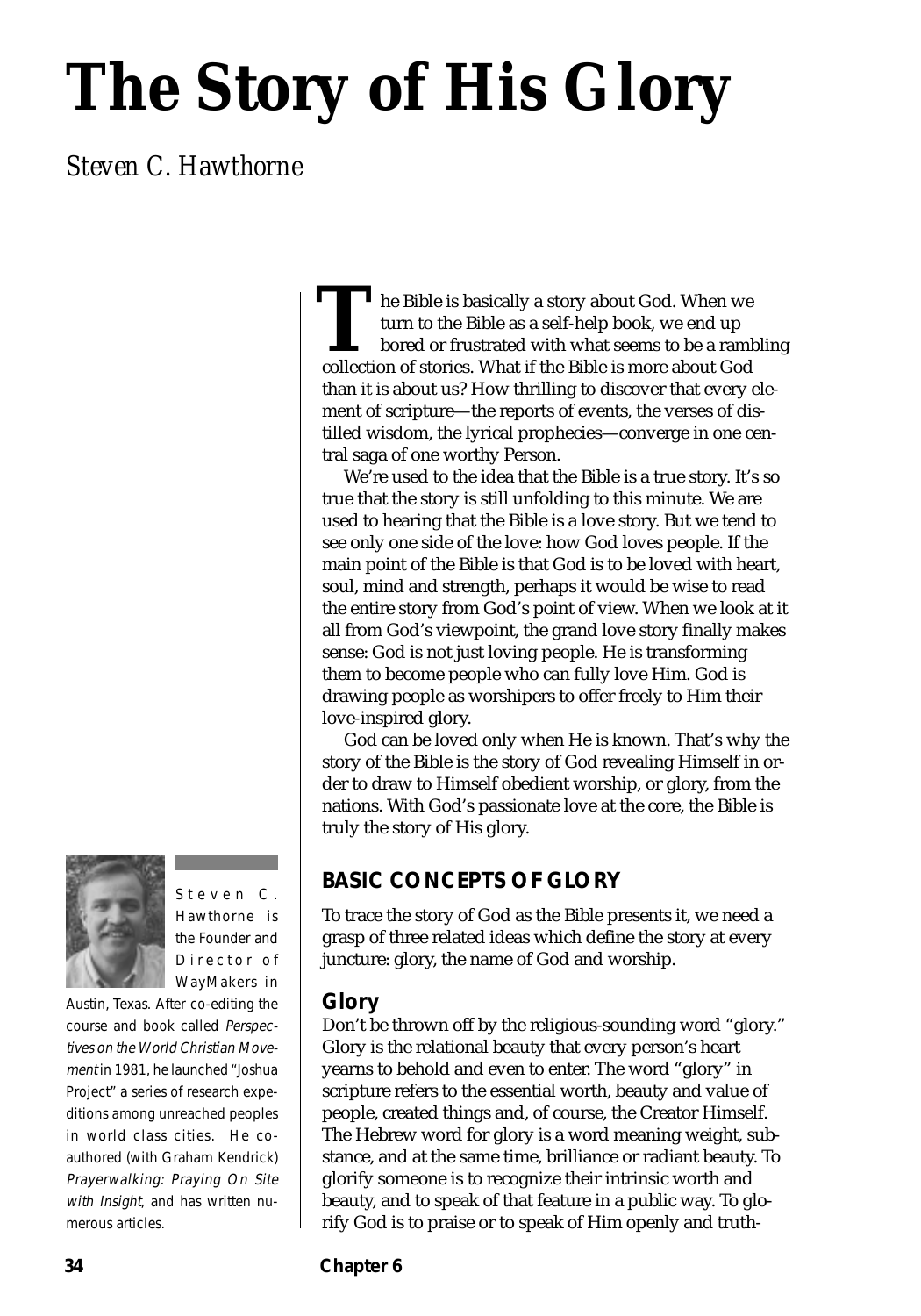fully. Glory is at the heart of true worship throughout the Scriptures:

All nations whom You have made shall come and worship before You, O Lord; and they shall glorify Your name (Ps 86:9).

We…worship in the Spirit of God and glory in Christ Jesus…(Phil 3:3).

The idea of "glory" also describes honor that can be given or awarded. When someone is exalted or made great, they are, to some extent, in a biblical sense, glorified. God is so rich in glory that He bestows extravagant honors upon His human servants without compromising His own majesty in the slightest. Jesus exposed our habit of seeking "glory from one another," and yet failing to "seek the glory that is from the one and only God" (John 5:44).

# **The Name of God**

Throughout the larger story, the biblical authors use the idea of the "name of God" as a key idea. To distinguish the functions of reference, revelation and reputation, it may help to sort out the usages with three easy-to-remember categories: *name-tag*, *window* and *fame name*.

#### *Name-tag names*

First, there are the names themselves used to designate God in the Bible. God is never anonymous in His story. He uses many names for Himself. Because the function is *reference*, we can call these names, for our purposes, the "name-tag" names of God since a name-tag distinguishes and identifies someone. It is just as true to refer to the God of scripture as "Lord of hosts" as it is to refer to Him as "God Almighty," or "Judge of all the earth" or "King of glory." Each of these names is truly God's name.<sup>1</sup>

#### *Window name*

Second, God is pleased to disclose Himself accurately by any of the Biblical names. The function is *revelation*. For example, anyone who spends a few minutes pondering the biblical name "The Lord is my Shepherd" will have a better understanding of the nurturing kindness of God.

#### *Fame name*

The third usage of the phrase "the name of God" is the most abundant in the Bible, even though it is little recognized. "God's name" most often refers to the idea of His public renown. I call it God's "fame name." The function is God's *reputation*. God's name is His global namesake. It is the open memory, based on historical incidents,

which establishes a reputation worthy of future trust. God's name is the body of truth about Himself which He has displayed and declared in the long-unfolding story of the Bible. The Hebrew people were not only to treasure this story, but they were also to tell it. Unlike the way of many religions, God's revelation was never to be a secret af-

God *reveals* glory *to* all nations in order that He might *receive* glory *from* people through worship.

fair for a few people. Isaiah calls Israel to "make known His deeds among the peoples," so that the nations are steadily reminded that "His name is exalted" (Isa 12:4). As we shall see, much of the story of the Bible recounts what God has done to make His name great among the nations.

#### **Worship**

Why does God want to be known with such precision? God wants to be more than globally famous—He yearns to be truly worshiped.

#### *God Reveals Glory to Receive Glory*

God's glory flows in two directions. The first direction of His glory is toward the world. He shows His glory to people throughout the earth. He reveals who He is and what He has done in order to bring about the second direction of glory—that people might give Him glory in loving worship. God *reveals* glory *to* all nations in order that He might *receive* glory *from* people through worship.

Psalm 96 shows these two directions of glory. God mandates a declaration of His glory *to* the nations in verses 2 and 3: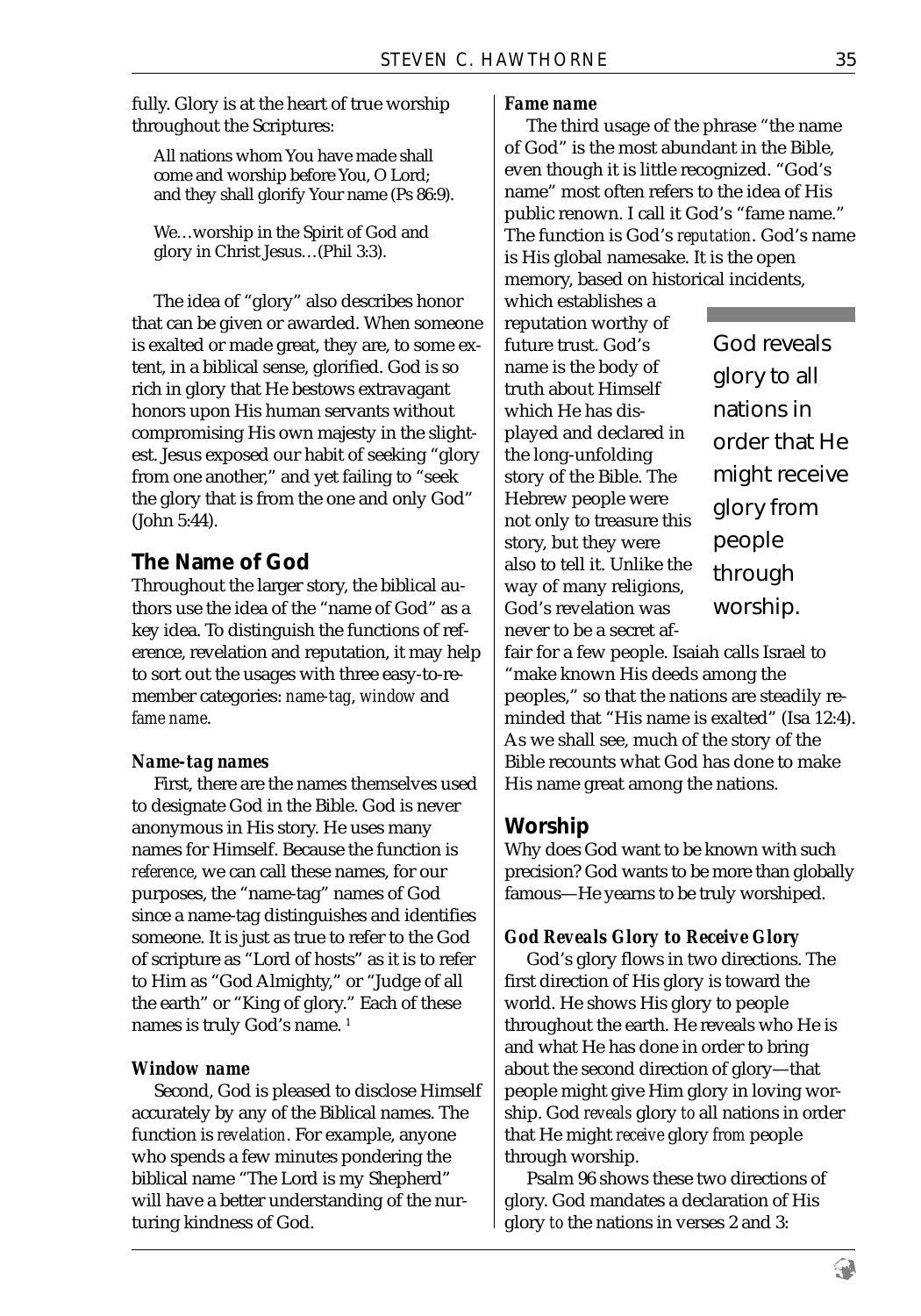Proclaim good tidings of His salvation from day to day. Tell of His glory among the nations, His wonderful deeds among all the peoples.

What an eloquent portrayal of the evangelization of the world! But the Psalmist goes on to tell the purpose for world evangelization by describing the second aspect of God's glory: a response of glory *from* the nations toward God in verses 7 to 9:

Give to the LORD, O families of the peoples, Give to the LORD glory and strength. Give to the LORD the glory of His name; Bring an offering, and come into His courts.2 Worship the LORD in the splendor of holiness;

Tremble before Him, all the earth."

The heart of mission flows in this amazing economy of glory: God *reveals* His glory *to* all nations in order to *receive* glory *from* all creation.

#### *A Purpose Beyond Salvation*

People are indeed saved by the global declaration of God's salvation, but the ultimate value of their salvation is not to be seen in what they are saved *from*, it is what they are saved *for* that really matters. People are saved to serve God in worship. In this respect, we can say that world evangelization is for God. However accustomed we may be to seeing people as being of paramount importance, the Bible is clear: The rationale for mission is the colossal worthiness of God. Examine the logic of Psalm 96:2-4:

Proclaim good tidings of His salvation….Tell of His glory…among all peoples. For great is the LORD, and greatly to be praised; He is to be feared above all gods.

#### *A Rationale Greater than Supremacy*

The rationale for mission seems simple enough: Since God is supreme, every creature should bow down in subjection. But can this really be the logic at the center of the universe? Our hearts won't buy it. There is something more. The Scriptures are loud about the truth that God is love. God calls

people to love Him with all that they are. Where is God's love, and ours, in response?

A God who demands worship just because He's supreme doesn't seem like a very loving God. In fact, such a God might not seem like He is worthy to even be admired. God's penchant for praise might make Him appear to be struggling with a low self-image problem. It's foolish to speak of God's jealousy for worship as if He were a petulant tribal deity threatened by rival gods. God is not threatened; rather He is immeasurably saddened by false worship. When people worship anyone or anything besides Him, they become like it. God has better intentions for people.

What is true worship anyway? Worship takes place when people recognize who God is and offer public acknowledgment and freely approach God, personally offering face-to-face gratitude and day-to-day allegiance. Worship is genuine relational interaction with God. That's why God always welcomes us to worship with a gift. He never needs the worship gifts. But the gift brings the giver. That is why the nations are urged to come bringing a gift, offering God tokens of their finest worth (Ps 96:8 and many others). By their sacrifices and gifts, they offer themselves.

#### *Fully Bestowing His Love*

Why is God so desirous of worship? Two reasons: He is delighted by the sincere love that comes to Him in true worship. But there is more: By wooing people into true worship, God is able to fully bestow His love upon them. You can see it in Psalm 96:6.

Splendor and majesty are before Him, Strength and beauty are in His sanctuary.

"Splendor and majesty" do not refer to God's self-experience. Rather, along with "strength and beauty" (the parallel passage says "joy" in 1 Chr 16:27), they are features of God's presence that are to be the experience of people who approach Him in true worship. There can be nothing more splendid or majestic for humans than to be elevated and placed in the gorgeous, heart-stopping grandeur of God's regal presence.

Worship is the way that people glorify God. When looked at from God's point of view, we can see that worship is also God's way of glori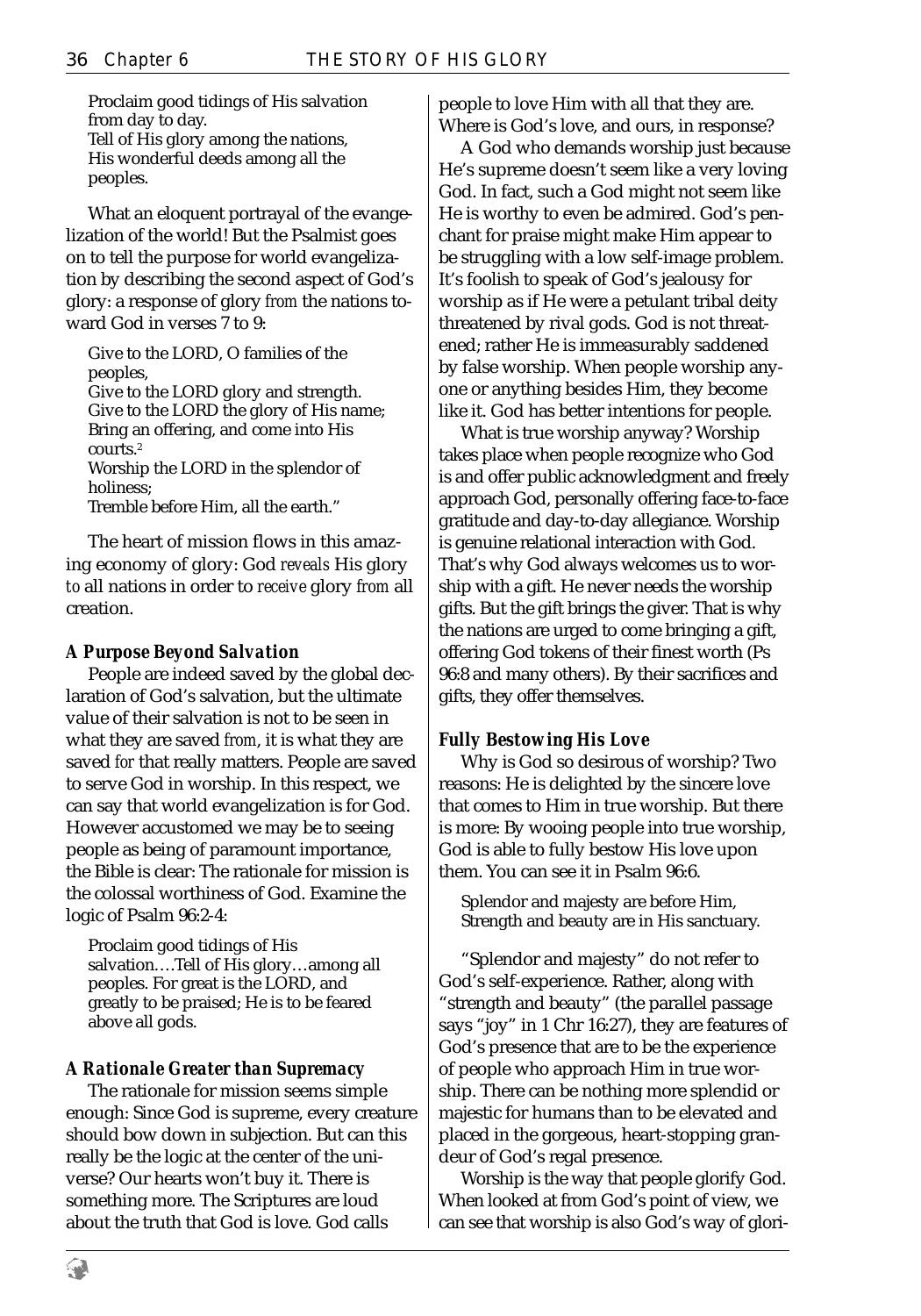fying people—in all the best sense of bringing people into their highest honor. Worship fulfills God's love. He loves people so vastly that He wills to exalt them to something better than greatness; He wants to bring them into an honored nearness to Him. Stretch your mind and your heart as far as you can, but you'll never perceive the extent of what God has prepared for those who love Him (1 Cor 2:9).

Perhaps John got a glimpse of the "splendor and majesty" of those courts in Revelation 5:1-14. He heard all of heaven's myriads raise their voices acclaiming the marvel that God Himself has purchased people from every tribe and tongue. Why has God bought such ignoble humans at the extravagant cost of the blood of His Son? Furthermore, why has He purchased some from every single ethnicity? Of what value are these ones? Their precious value is this: They will be His priests. Some from every people will gladly offer to God the distinctive honors and redeemed glories of their people. Each of the peoples has eternal worth because of Christ's blood. Each of the peoples has an appointed place before Him. God has set His mighty heart to bring them there. It must come forth. The passion of this unrequited love of God for each of the peoples is the very soul of any true missionary enterprise.

Worship fulfills God's love. He loves people so vastly that He wills to exalt them to something better than greatness; He wants to bring them into an honored nearness to Him.

The psalmist reflects God's zeal for the people groups of earth. God beckons every one of the "families of the peoples," people linked by blood and marriage with generational depth. Each of these extended families has a history and a destiny before God. In formal language they are each invited into His regal presence (Ps 96:7-9). They are not to come empty-handed, but they are to extend to God a sampling of the unique glory and strength of their people. The peoples are to

voice praise gifts to God in their many languages, but no people is to offer speculative guesses about what constitutes rightful praise. Only the truth God has revealed about Himself—"the glory of His name"—is the substance and true measure of worthy praise (verse 8).

# **THE BIBLE AS GOD'S STORY**

The Bible is the astounding drama of God's love drawing the worship of the nations. Remember the basic thesis: God *reveals* his glory *to* all peoples so that he may *receive* glory *from* all creation. This double dimension of glory can help make sense out of an apparent jumble of ancient stories.

#### **Abraham**

When Abraham arrived in the land of promise, he did not excel as a brilliant missionary, however we might define that role. He's certainly not on record as a great evangelist. He was actually thrown out of Egypt in disgrace (Gen 12:10-20). Abraham's neighbors frightened him into lying about his family. Abraham's rationale for falsely presenting his wife does not reveal an evangelist's confidence that lives might change: "Surely there is no fear of God in this place" (Gen 20:11). But for all his failings, he did the most missionary thing he could have done when he first arrived in the new land: His first act was to establish ongoing public worship of God. "He built an altar to the LORD and called upon the name of the LORD" (Gen 12:7-8). His household may have been the only worshipers at that altar, but God was explicitly worshiped by name and in a public way.

#### *Blessed to Be a Blessing to Be a Blessing*

At one point Abraham rescued some of his powerful neighbors from an alliance of marauding nations (Gen 14). After the miraculous victory, Abraham refused to accept the windfall of reward from the king of Sodom. If he accepted the largess, he knew that from that point, he and his family would always be viewed as living under the patronage of that city. Instead he chose to keep himself positioned before the nations as one specifically blessed by God.<sup>3</sup>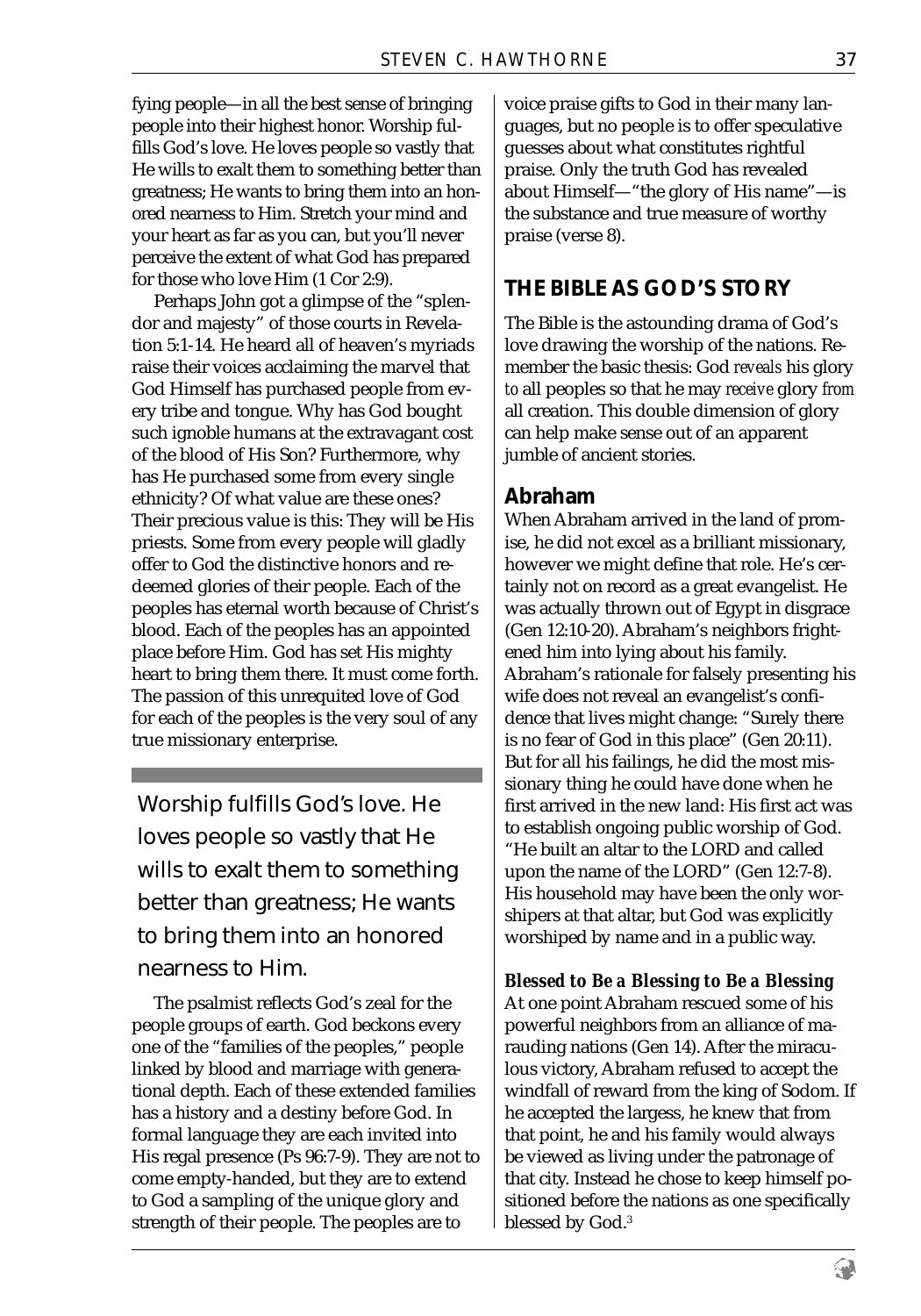With the nations watching, Abraham resolutely named God as the one who would reward and bless him. His bold words (Gen 14:21-24) were substantiated by the gift of goods Abraham offered God. Abraham offered to God the wealth of Sodom as well as that of other nations. He helped foreign nations present a tithe to God, a recognized formal act of worship (Gen 14:18-20). With Melchizedek as presiding priest, Abraham functioned, as a priest, by offering worship gifts on behalf of other nations.

Abraham was blessed in order to be a blessing to the nations (Gen 12:1-3). But the purpose goes beyond the blessing of nations. God Himself is blessed! Melchizedek openly recognized that Abraham was blessed by God. By God's power, Abraham had been a blessing to his neighbors by rescuing enslaved families and their goods. But the grand result was that God Himself would be blessed in praise! Listen to Melchizedek: "Blessed be Abram of God Most High…And blessed be God Most High…" (Gen 14:18-20).

What do we learn from the entire series of events? Abraham made God's name known by his ongoing worship. God made His name great by dramatic redemptive power through His people. The outcome was a multi-national gathering of grateful honor in which God was explicitly worshiped in truth.

#### *Global Purpose Confirmed by Obedience in Worship*

The crucial, proving moment of Abraham's life was a worship event (Gen 22). God told Abraham to bring His son Isaac to offer him in an act of worship. It was a test to prove what Abraham and his family would be. Would God find in Abraham an obedient, priestly passion for God (literally, "a fearer of God," Gen 22:12)? Would Abraham prove to be zealous to offer the worship God desired? If so, God would find him to have the kind of faith that God wanted multiplied among the nations. You know the story. At the very moment that Abraham obeyed in worship, God spoke from heaven with solemn oath, declaring forcefully His global purpose to bless the peoples of the earth through Abraham's family (22:18).

#### **The Exodus**

God did more for His name than to gain early worship from Abraham. God went global in a big way at the Exodus. At first glance, the story of the Exodus doesn't look like a great missionary event. Thousands of Egyptians died. Grief covered every Egyptian home. What was God doing?

The key passage is Exodus 9:13-16 in which Moses gives an ultimatum to Pharaoh, with a bold word about His purposes: Thus says the Lord, the God of the Hebrews,

Let My people go, that they may serve Me. For this time I will send all My plagues on you and your servants and your people, *so that you may know that there is no one like me in all the earth*. For if by now I had put forth My hand and struck you and your people with pestilence, you would then have been cut off from the earth. But indeed, for this cause I have allowed you to remain, in order to show you My power, and in *order to proclaim My name through all the earth'*(my italics).

Take note that God never said, "Let My people go!" That's just half the sentence, without the purpose. Take care to hear the entire cry of salvation: "Let my people go, *that they may worship Me!"* (Ex 8:1, 20, 9:1, 13, 10:3) 4

Pharaoh well understood the entire demand of Moses that the people be released to worship. Pharaoh probably thought that the appeal for a worship vacation was a ploy to disguise plans for escape. Perhaps many of the Hebrews made the same mistake. How many of them may have thought that the plans to worship God in the wilderness were but a ruse to dupe the authorities? Is it any wonder then that many of them remained fixated on matters of comfort, diet, safety and entertainment? They were slow to comprehend that in their escape, God had a purpose for Himself in the sight of the nations. They had turned salvation inside-out: They seriously thought that their rescue was the predominate concern of God. Instead, God was orchestrating a powerful plan to draw the attention of the nations to Himself.

# **God Brings Global Attention to His Name**

God was singling Himself out from all the gods of earth. He was making an "everlast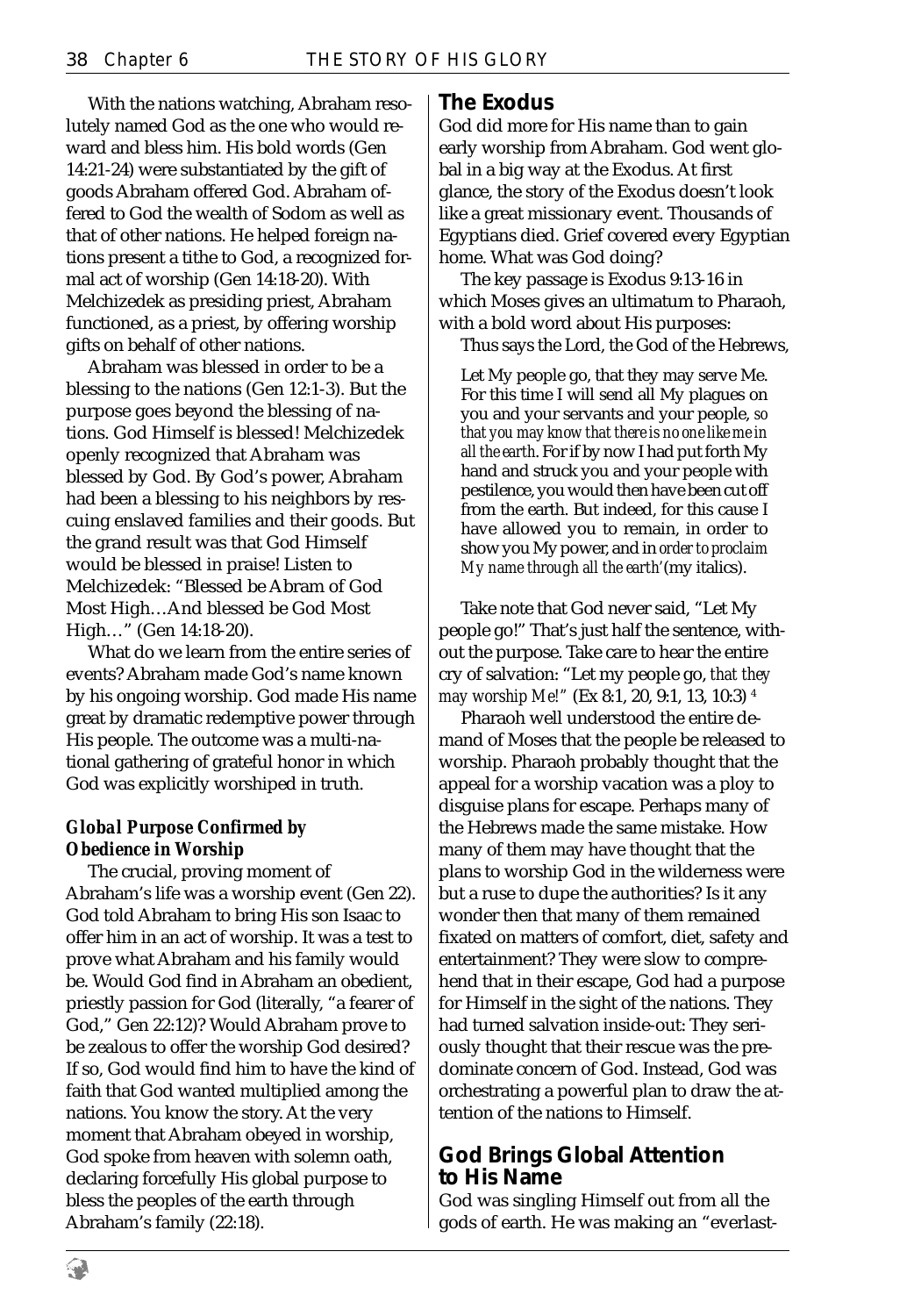ing name" for Himself at the Exodus (Isa 63:11-14 and Neh 9:9-10). He wanted everyone in Egypt and beyond to know that there was absolutely no god like the only living God. He wanted the world to watch a mob of slaves marching in procession to worship Him. God established His reputation as one greater and absolutely different (truly holy, not just holier) than every other deity ever dreamed up by man—an exquisite, almighty, resplendent God. The Exodus was to be a reference point for all subsequent revelation to the world of his character, His holiness, and His power. How did chaos in Egypt reveal the ever-living God?

#### *Judging the Gods of Egypt*

Some scholars have noted that every one of the plagues of Egypt was either aimed against the false gods of Egypt or the oppressive power structures that were revered

The Exodus events revealed His glory by establishing His name in a global way.

with fanatical zeal.<sup>5</sup> Some Egyptian deities, such as the Nile River, or the great sun god, were embarrassed directly by the plagues of blood and darkness. Other deities were indirectly shamed by exposing their complete inability to do what they were supposed to do. There were gods who

were revered as being able to deal with infestations of insects or to protect cattle from disease. The powerful religious elite was shamed. The deeply revered military was summarily annihilated. Why was God wrecking Egypt before the watching world?

God was executing judgments "against all the gods of Egypt" (Ex 12:12). He was not aiming at destroying people, but devastating one of the most highly regarded collection of false gods in all the earth. If He wanted to destroy the people of Egypt He could have done it quickly. "For if by now I had put forth My hand and struck you…, you would then have been cut off from the earth. But indeed, for this cause I have allowed you to remain…to proclaim My name through all the earth" (Ex 9:15-16).

#### *The Nations Take Notice*

Did it work? Did the world take notice of God making His name great? The devastation recorded in the book of Exodus didn't make headlines in Egyptian hieroglyphics, but we should understand that events which put Egypt in a bad light never were chipped into stone.

The Bible reports that the waves of the Red Sea hadn't quite calmed down before Moses led the people in singing, "The LORD is His name….Who is like You among the gods, O LORD? Who is like You, majestic in holiness?" Then they began to list some of the surrounding nations, stating clearly that: "The peoples have heard, and they tremble…" (Ex 15:3,7,15).

Jethro had married into Moses' family, but was still very much a Gentile. He had certainly heard about the God of the Hebrews for years from Moses. Perhaps many peoples and cities had heard something of this great God without trusting or worshiping Him. But listen to Jethro after the plagues of Egypt. "Now I know that the LORD is greater than all the gods; indeed, it was proven when they dealt proudly against the people" (Ex 18:11). Jethro was a leading priest of a foreign people, well-qualified to evaluate religious matters (Ex 18:1).

As we read the story of Moses confronting Egypt today, it might appear that Egypt was just another harsh empire that abused slaves. In Moses' day it was open knowledge that Egypt was a complex of religious, economic, and military powers inextricably enmeshed with spiritual powers. God unraveled the system to show it for what it was at the core horrid, spiritual evil, dedicated to diverting worshipers from coming to Him. God had blessed Egypt, but Egypt had made itself an enemy of God. God's "judgments" of the plagues and the awesome Red Sea affair (Ex 12:12) are not to be understood as mere punishment for bad deeds. God's intervention put down oppressive evil in order to liberate people. Why were they freed? "Let my people go, *that they may worship Me.*" God had orchestrated the Exodus events so that He revealed His glory by establishing His name in a global way. Then, with the world watching, He drew the people to Himself to establish a way of worship that all other nations could enter.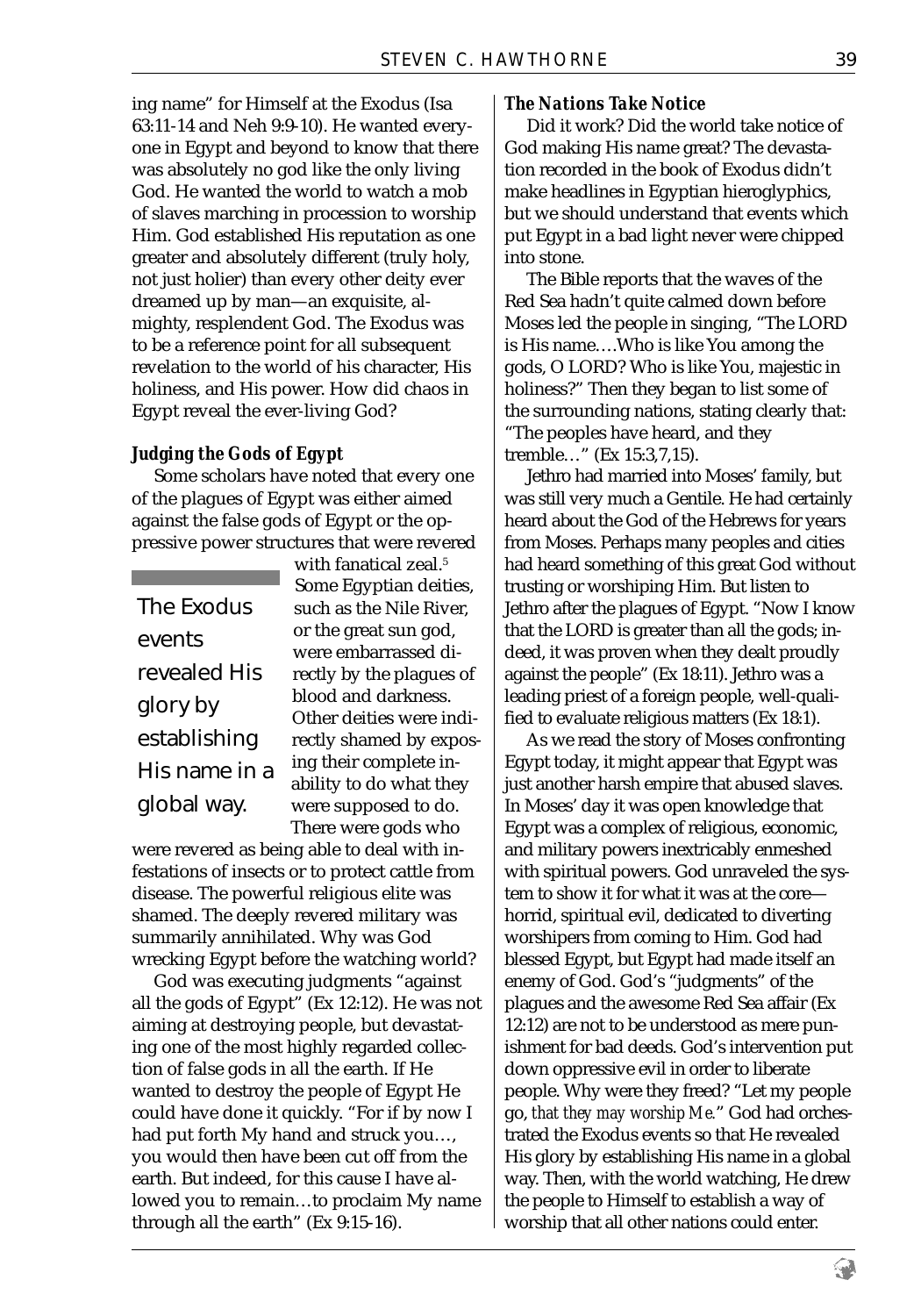#### **The Conquest**

The conquest of Canaan should be seen in the same light of God winning to Himself a single, holy people of worship. To that people, and by their witness, He will draw every other people to revere and know Him.

#### *Just Recompense*

At first glance to modern readers, the conquest may seem like a genocidal land grab rather than an act of a good and loving God. But a close look at the pertinent passages of Scripture shows that God ordained the conquest of Canaan with a double purpose. First, God was bringing just recompense for the "wickedness" of the peoples of the land (Deut 9:5). Long before this God had told Abraham that "the iniquity of the Amorites (was) not yet complete" (Gen 15:16). God had allowed sin to run its full course. We might wonder how the Canaanites felt about God's wrath. The one statement about the conquest recorded from a Canaanite came from a king who acknowledged the righteous execution of God's justice: "As I have done, so God has repaid me" (Judg 1:7).

#### *Demolishing False Worship*

The second, and primary reason for the thorough ferocity of the Hebrew conquest was this: God was demolishing systems of false worship in order to preserve the singular devotion of His people and the holiness of His name. Almost every passage describing the rationale behind ousting the peoples living in the land offers this reason: Canaanite worship would swiftly turn the Hebrews "away from following Me to serve other gods." (Deut 4:15-24, 6:13-15, 7:1-8, et al.).

Joshua and Moses both voiced the same God-given rationale for the violence of the conquest: it was, at the core, an annihilation of false worship. God had mandated the destruction so that Israel would never "mention the name of their gods,…or serve them, or bow down to them" (Josh 23:7). While there are difficulties in fully understanding this part of the story of God's people, one thing is clear about the conquest: the point was pure worship. God's objective was not that Israel would be the only people that worshiped Him. His point

was to insure that He was the only God that they worshiped.

#### *Idolatry Would Profane the Name*

Idolatry doesn't seem to threaten most believers today. The first four commands of the Ten Commandments can mystify or even bore us. Why was God so ferociously passionate about idolatry? Without grasping His global purposes for glory, it may seem that God is over-wrought about a nasty, primitive habit.

But look at idolatry from God's point of view. God had distinguished His name far above any other. Any kind of idolatry would, in effect, profane (that is, bring down as common) God's name, the very name God had just singled out and sounded forth to the world.

Look again at the conquest. The point of the invasion was not that Israel deserved someone else's homeland. God told Israel clearly that they weren't special or favored because of their intrinsic righteousness or their great nobility (Deut 7:6-7). Israel was told repeatedly that God would destroy them just as swiftly if they turned away from His worship to other gods.

The record is clear that the Hebrew people were at several points precariously close to being destroyed. Why? Hadn't God specially loved and saved them? For all the special love God had promised the descendants of Abraham, God was resolute in working for His glory. God was not averse to taking a delay and dealing with another generation. The issue at every juncture was the worship of the people to God and their testimony to His glory.

One instance makes this constant purpose of God clear: the rebellion at Kadesh-Barnea. Israel had followed God through a divinely opened way, and stood on the threshold of fulfilling God's purposes. Spies were sent to check out the land and the people. Ten of the spies spooked the entire people, touching off a hysterical rebellion for self-preservation (Num 13:17-14:10). God was ready to destroy the entire people and start over with Moses, making out of him another people "greater and mightier" than the Hebrews. The point is not that the people had done something so bad that God had become fatally angry. God simply required for His purposes a nation who would at least believe in Him.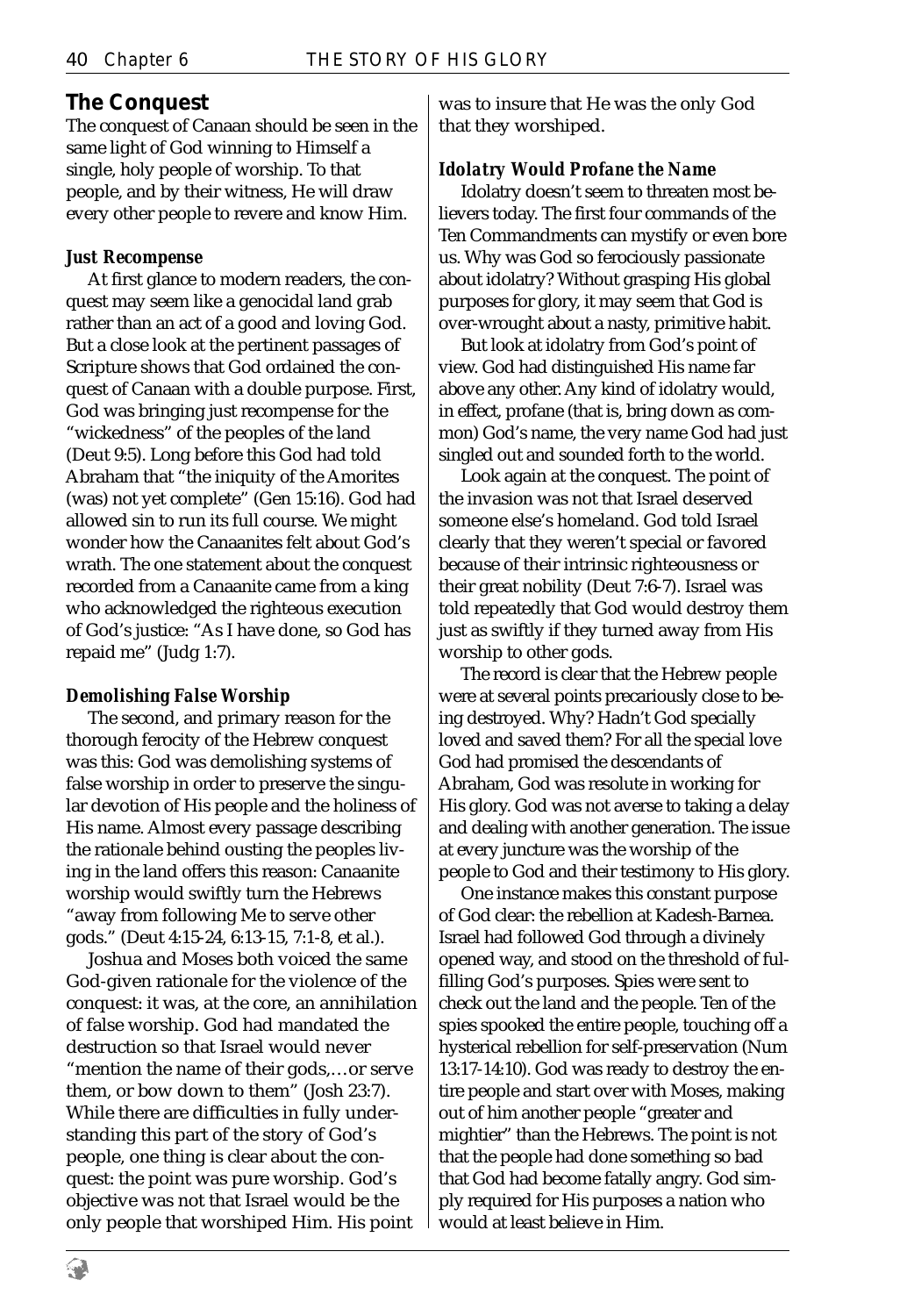Moses actually argues with God, bringing up, as he had in a previous instance (Ex 32:1- 14), that the nations were watching. They had heard something of God's name which could be falsified by what God was about to do. "Now if You slay this people as one man, then the nations who have heard of Your fame (literally "name") will say, 'Because the Lord could not bring this people into the land….'" Moses challenges God, telling Him that the nations will conclude that the Hebrew God is weak—all beginnings, but no finish (Num 14:15-16).

Then Moses asks God to magnify Himself according to how God Himself had summarized His name: "The Lord is slow to anger and abundant in lovingkindness, forgiving iniquity and transgression…."6 A long pause from heaven, and then God said that He had pardoned Israel according to the prayer of Moses. Then God raised His voice, I think, using some of the strongest expressions possible: "But indeed, as I live, all the earth will be filled with the glory of the Lord!" (Num 14:17-21).

What was God saying? That He would continue to use the nation, but wait for another generation. Even though He was taking a delay, He remained everlastingly resolute to bring forth His purpose on earth: to fill the earth with "the glory of the Lord." To fulfill that purpose required an obedient, worshiping, witnessing people.

#### **The Temple**

Perhaps the first clear mention of the temple is made on the plains of Moab prior to Joshua leading the people into the land. Moses issues God's directives to destroy "all the places where the nations…serve their gods." Instead of remodeling any of the former places of worship, the shrines were to be completely ruined in order to "obliterate their name from that place." God's name is never to be equivocated with the name of any other deity. Instead, a new and special place would be built, "to establish His name there for His dwelling" (Deut 12:2-14, especially verse 5).

Consider God's declaration of purpose for the temple: "to establish His name there for His dwelling." God wanted to do two things in this special place. First, He wanted to reveal Himself by "His name." It would be a

place of revelation as worshipers continually exalt His character and voice the stories and songs about His working. Second, God desired a place of encounter, of relationship, of dwelling. From the earliest mention of a tabernacle God intimated His desire to enjoy an exalted nearness amidst His people, "that I may dwell among them" (Ex 25:8). To "dwell" is a relational affair. It is consummated worship. God coming near His people as they come near to Him. Solomon knew that the temple was not God's domicile. As he dedicated the fabulous structure, he prayed: "But will God indeed dwell with mankind on the earth? Behold, heaven and highest heaven cannot contain You; how much less this house which I have built" (2 Chr 6:18). 7

David had designed the temple as a place of approaching God with praise. Solomon installed the choirs and priestly musicians that his father had planned. These choirs were to continually "praise and glorify the Lord" using some of the Davidic songs, and no doubt using David's dedicatory hymn found in 1 Chronicles 16:23-33 (another rendition of Ps 96, discussed above), which explicitly beckons "all the families of the peoples" to worship God (v. 28).

According to Solomon's dedication, the house of the Lord is to be a place where God would see, hear and answer His people. But the house was not just for Israel. Solomon makes special mention of "the peoples." He knew that God's purpose for the temple was to welcome all nations to worship.

Solomon knew the story up to that point. God had made Himself vastly famous. People of other nations would seek to know the God of Israel personally. Listen to Solomon's astounding prayer:

"Also concerning the foreigner who is not of your people Israel, when he comes from a far country for your name's sake (for they will hear of Your great name and Your mighty hand, and of Your outstretched arm); when He comes and prays toward this house, hear in heaven Your dwelling place, and do according to all for which the foreigner calls to you, in order that all the peoples of the earth may know Your name, to fear You as do Your people Israel…"(1 Ki 8:41-43).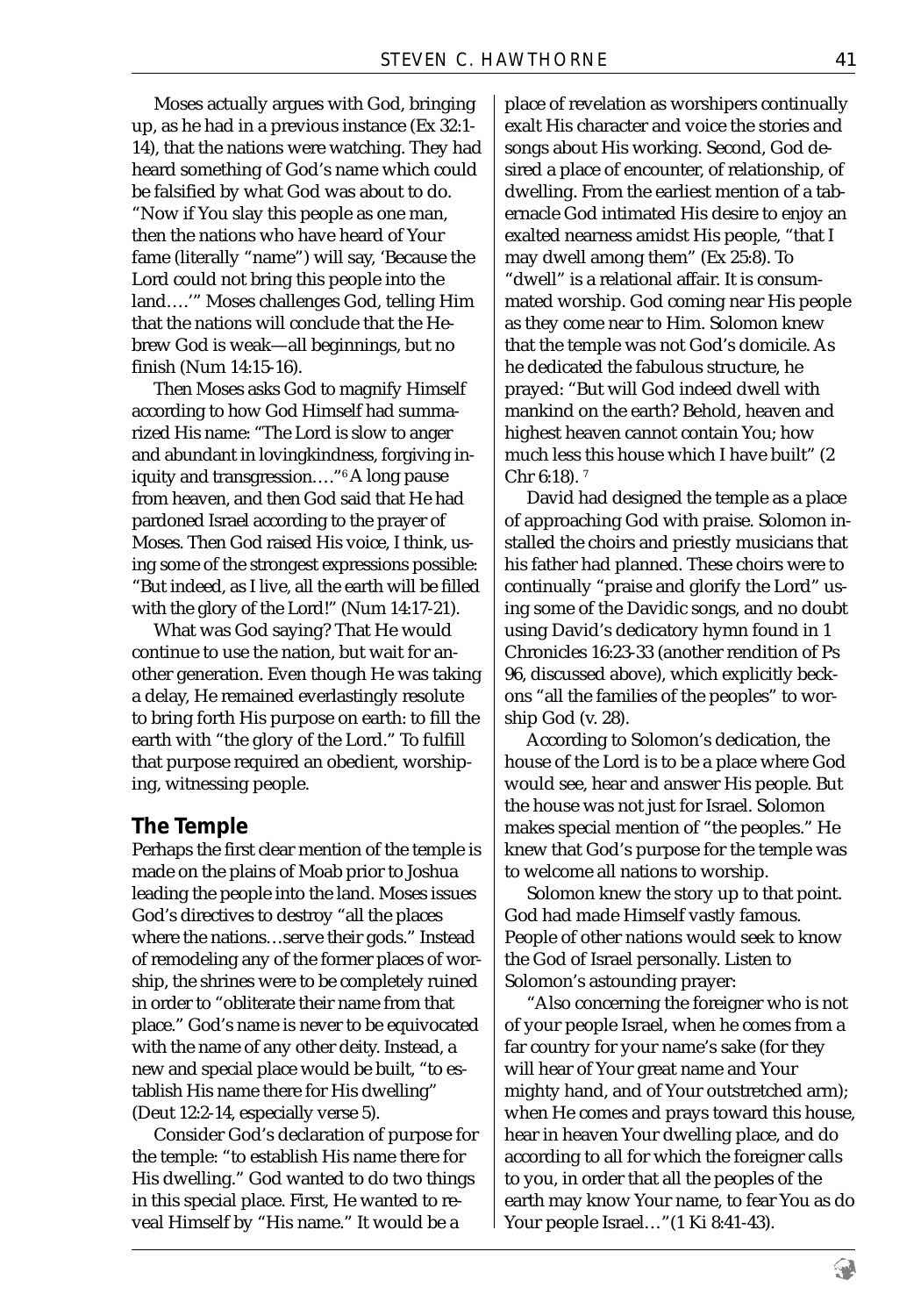Solomon did not pray for a few of the individuals to come, but for many from every one of the peoples. Solomon prayed that the nations would meet God as they came to the house to pray and to worship. He did not ask that Gentiles know God in their own Gentile way, but rather that they would know God just as Israel did. Solomon envisioned all peoples joining Israel in the same kind of humble, joyous, worshipful walk with God that Israel enjoyed—"the fear of the Lord."

#### **The Nations Begin To Come**

Did the report of God's name go out to the world? Did foreigners ever come to the house of the Lord and learn of the fear of the Lord? Did God answer Solomon's prayer? The best answer to these questions is "Yes" as well as "No."

The record shows that soon after the temple was complete (1 Ki 9:25), the Queen of Sheba "heard about the fame of Solomon *concerning the name of the Lord*"(10:1, my emphasis). She came to learn, she listened to Solomon's wisdom (v. 8), and came away with understanding of the covenant-keeping God who "loved Israel forever." As only a royal potentate might see, she realized that God Himself had established the power of Solomon, and the hope that through God's rulership, there might be "justice and righteousness" (v. 9).

Was this an isolated instance? Apparently not. A few verses later it says that, "All the earth was seeking the presence of Solomon, to hear his wisdom which God had put in his heart" (v. 24). The world didn't honor Solomon for being brainy or clever with court cases. The world recognized that God himself had put wisdom in this man's heart. And what was the first lesson in wisdom that Solomon put forth to the world? "The fear of the Lord is the beginning of wisdom" (Prov 1:7, 9:10). Solomon was introducing the world to the worship of God as well as the life of wisdom under God.

God's purposes were apparently being fulfilled. His name was great. Israel was making it known so that the nations were coming to know God personally. What could have possibly slowed God's unfolding plan to draw the nations to Himself? Only one thing. It

was the issue about which God most stringently warned His people: idolatry.

And of all the possible horrors, probably the worst thing happened—Solomon himself led the way into grotesque idolatry. It was one of history's most bitter ironies. Imagine the brilliant hopes with the riches and the desires of the nations turning to Israel. Solomon had consecrated the temple in a spectacle of unimaginable glory. He had closed that event with a blessing of purpose on the building and nation, "so that all the peoples of the earth may know that the LORD is God; there is no one else" (1 Ki 8:60).

And then just three chapters after this climactic opening of doors to the nations to know and fear the only God by name, Solomon's heart was turned "away after other gods." He actually constructed shrines within sight of the holy mountain of God (1 Ki 11:1-8). Can any believing reader of these verses not feel disappointment to the point of nausea? It's hard not to speculate about what might have happened if worship had been pure and steady for at least another generation.

#### **The Persistence of God**

God's plan was simple: God would make His name great and then Israel could make His name known. He has always purposed to single out His name from all other gods, and then to welcome the nations to worship Him personally in the light of that revealed name through the witness of the people of Israel.

The story from this point becomes a prolonged up-and-down struggle with idolatry. Various episodes revive fidelity to God's worship, but are followed by stunning new lows of profaning God's name. The uppermost issue throughout the generations is God's glory by Israel's worship. At times the people disregarded the worship of God so greatly that generations would pass without the slightest attention to the simple regimens by which God had invited Israel to meet with Him (the ordinances for worship in the books of Moses). The words of some of the prophets show that even when worship patterns were followed, they were often performed superficially. The prophets exposed perfunctory worship, showing that it perversely lacked the justice and the kindness which was supposed to have thrived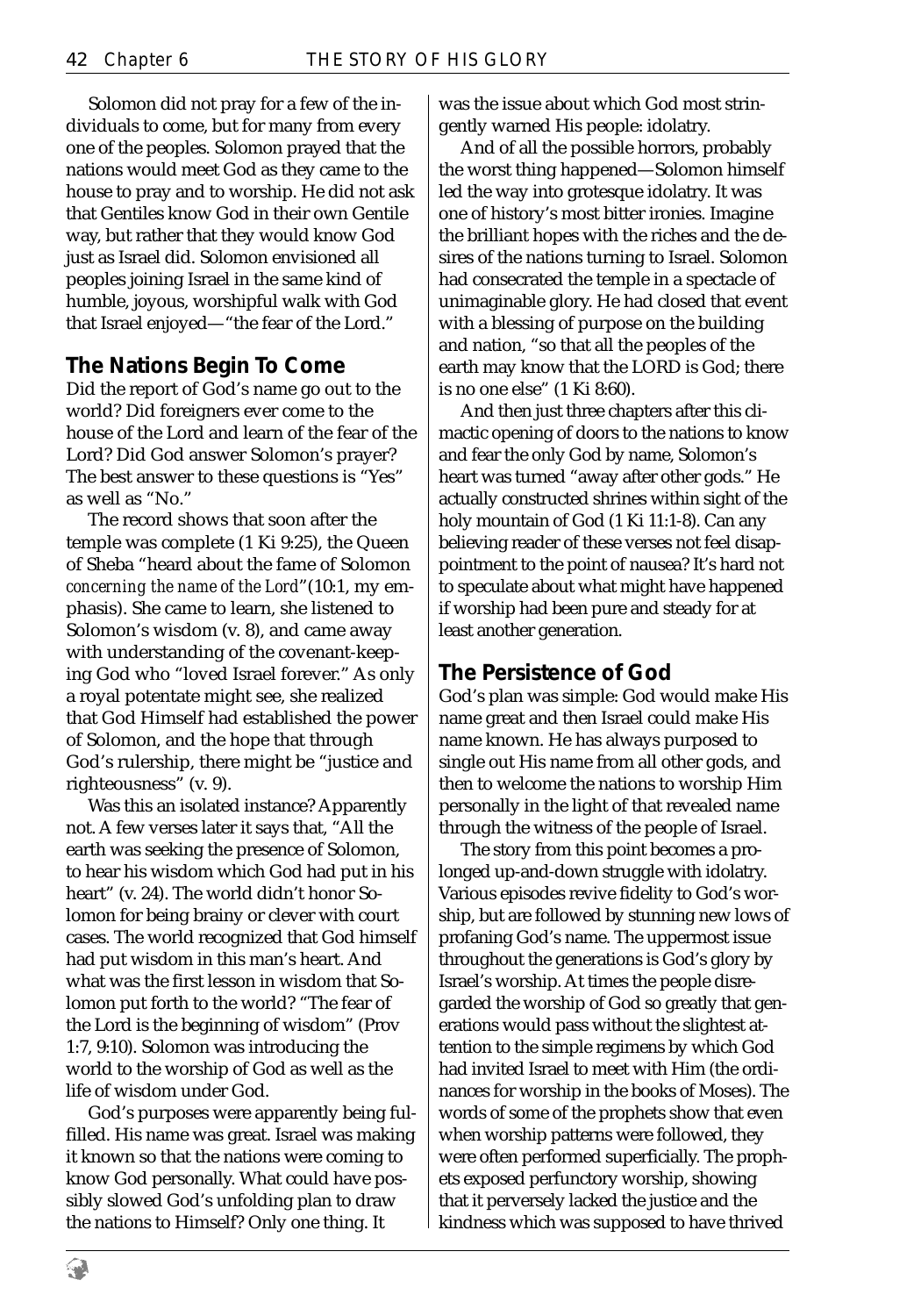behind every offering and prayer to God (Isa 1:11-15, Amos 5:21-24, Mic 6:6-8). Although God delayed the great shaking of Israel and Judah, He finally separated the people from the land which was to showcase the blessing of God. They were exiled to distant lands. And then the utmost tragedy: The house of God was burned and broken to rubble.

Near the end of the time of exile, Daniel cried out for God to enact His promise to restore the temple and His people. Daniel was intensely aware of the entire saga, how God had brought His people out of the land of Egypt with a mighty hand… "(to) make a name for yourself, as it is this day" (Dan 9:15). Daniel's over-riding concern was that the ruins of intended glory on the temple mountain in Jerusalem was a continuing reproach to God's glory to "all those around us." He prayed that God would restore the people and the city so that the glory of His name would be restored. Daniel did not base his request on the supposed greatness of Israel, but "for your own sake, O my God, do not delay, because your city and your people are called by your name" (Dan 9:16-19).

Ezekiel, a near contemporary to Daniel, breathed the same themes. God had restrained His wrath at several junctures from destroying Israel, but God's restraint had been for the sake of His name (Ezek 20:5-22). The dealings of God with Israel were not because of sickly favoritism, but solely for His glory among the nations:

Thus says the Lord God, 'It is not for your sake, O house of Israel, that I am about to act, but for my holy name, which you have profaned among the nations where you went. And I will vindicate the holiness of my great name which has been profaned among the nations, which you have profaned in their midst. Then the nations will know that I am the Lord.' (Ezek 36:22-23)

# **The Destiny of Israel: Glory From All Nations**

Daniel and Ezekiel weren't the only prophets who saw the ongoing story of Israel as focusing on God's name and glory. Other prophets and psalmists spoke of the history and the destiny of Israel in terms of the nations being

drawn to God by name, and worshiping Him with diverse, lavish glory.

Shout joyfully to God, all the earth. Sing the glory of his name; make his praise glorious. Say to God, 'How awesome are your works!' Because of the greatness of your power your enemies will give feigned obedience to you. All the earth will worship you. And will sing praises to you; they will sing praises to your name (Ps 66:1-4).

All the kings of the earth will give thanks to You, O Lord, when they have heard the words of Your mouth. And they will sing of the ways of the Lord. For great is the glory of the Lord (Ps 138:4-5).

For the earth will be filled with the knowledge of the glory of the Lord, as the waters cover the sea (Hab 2:14).

For then I will give to the peoples purified lips, that all of them may call on the name of the Lord, to serve him shoulder to shoulder. From beyond the rivers of Ethiopia my worshipers, my dispersed ones will bring my offerings (Zeph 3:9-10).

For from the rising of the sun, even to its setting, my name will be great among the nations, and in every place incense is going to be offered to my name, and a grain offering that is pure; for my name will be great among the nations (Mal 1:11).

These are but a sampling of the scores of prophetic words which tethered Israel's identity to the culmination of God's purposes: the glory of God on earth drawing the worship of all peoples. When the people of God were finally brought back to the land, building the temple was to be top priority. Haggai made it clear that the temple was for God's glory, and for a greater glory than had ever come before. "And I will shake all the nations; and the desired of the nations will come; and I will fill this house with glory" (Haggai 1:8, 2:7 KJV). From the exile onward, Israel avoided idolatry. But the lesser national glory they desired never came. They were waiting for a messianic deliverer to free them from oppression. They almost missed the Messiah when He came because Jesus' vision of redemption was for God's kingdom to be enacted among all peoples.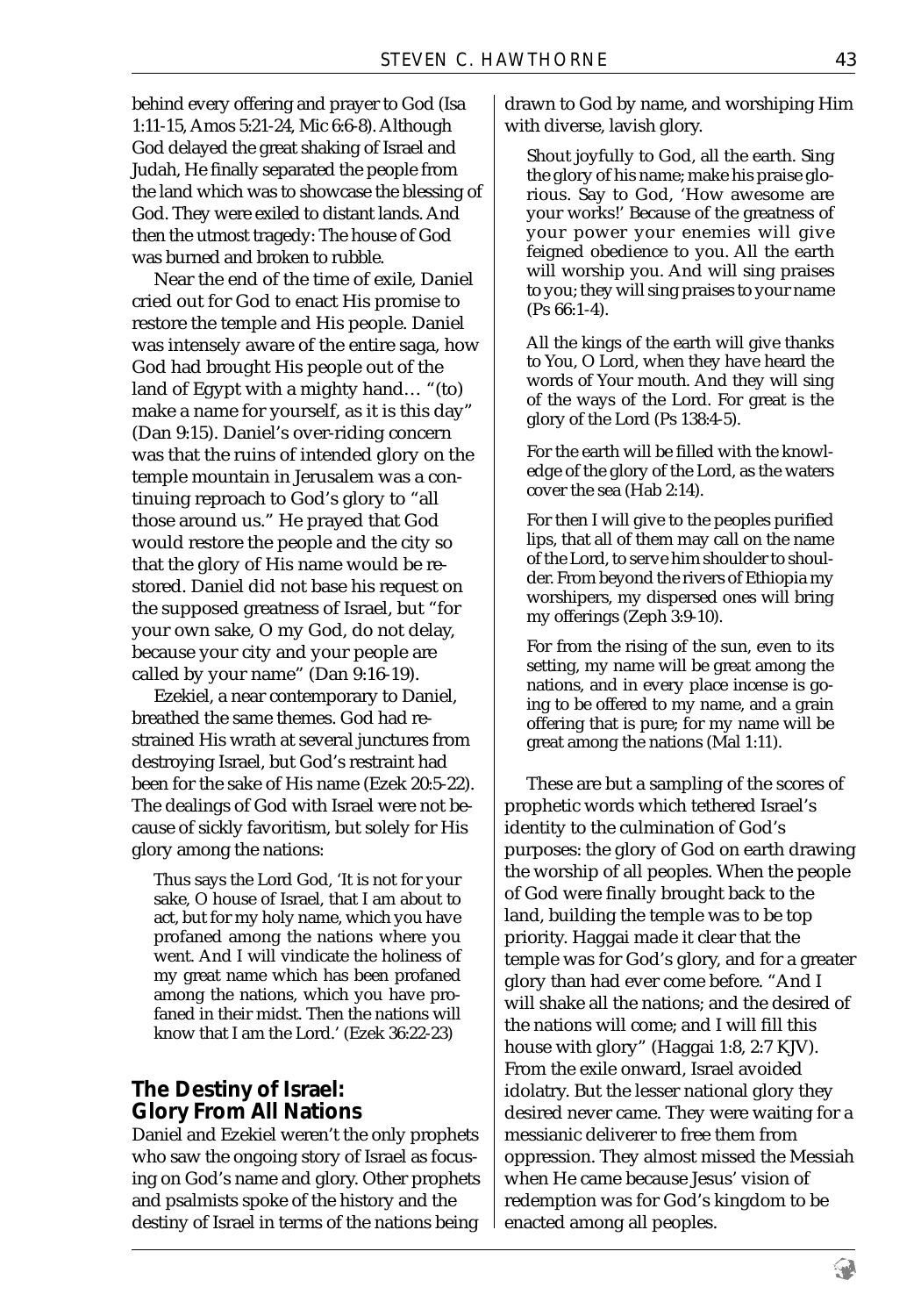# **The Glory of God in Christ**

Christ is the crescendo of the story of God's glory. At the end of all things, He will have bought and brought people from every tribe and tongue to honor the Father. It's no surprise then, to see how His every move was part of pressing the story of God's glory toward its culmination for all nations.

Jesus summed up His ministry in terms of bringing global glory to His Father:

"I glorified You on the earth, having accomplished the work which You have given Me to do." And what was the work? "I manifested Your name to the men You gave Me out of the world" (John 17:4,6).

#### *Sanctify Your Name*

The prayer Jesus taught His disciples to pray can be easily misunderstood because of the antiquated English translation, "Hallowed be Thy name." This prayer is not a statement of praise. It is explicitly a request in the original language: "Father…sanctify your name!" To paraphrase, "Father lift up, single out, exalt, manifest, and reveal Your name to the people of earth. Become famous for who You really are. Cause the people of earth to know and adore You!" The prayer can be prayed most thoroughly in the global dimension that Jesus taught: "on earth as it is in heaven." There is no question of the primacy of this prayer for all believers. The prayer has to be understood. There can be little doubt that Jesus is teaching the Church to pray for the fulfillment of ancient purposes revealed in the Law, the stories, the songs and the prophecies of Israel for the glory of God.

#### *A House of Worship from All Peoples*

In His most public hour and most passionate moment, Jesus made an issue of the worship of the peoples. He cleansed the temple of the religious commercialism which formed a blockade prohibiting the nations from approaching God. He quoted Isaiah 56:7, "My house shall be called a house of prayer for all peoples." The religious leaders listening to Him immediately recalled the rest of the passage that Jesus was quoting from Isaiah 56:6-7. Jesus intended for them to hear it fully:

Also the foreigners who join themselves to the Lord, to minister to Him, and to love the name of the Lord,…even those I will bring to My holy mountain, and make them joyful in My house of prayer. Their burnt offerings and their sacrifices will be acceptable on My altar. *For My house will be called a house of prayer for all the peoples.*

Just before going to His death, He displayed His life purpose, and the purpose of His soon-coming death (John 12:24-32). He openly considered the option of asking the Father to rescue Him from death: "What shall I say, Father, save Me from this hour?" But instead of asking to escape, He said, "But for this purpose I came to this hour." What purpose was this? The purpose bursts forth from His heart in His next statement. It becomes the prayer of His death and His life: "Father! Glorify Your name!" And then, to the bewildered amazement of those standing near Him, God the Father Himself answered Jesus from heaven: "I have both glorified it (My name), and will glorify it

again." God's answer from heaven still thunders, if you can hear it. It is God's answer to anyone who yields their life to the Father for the greater glory of His

Christ is the crescendo of the story of God's glory. He will have bought and brought people from every tribe and tongue to honor the Father.

In one telling encounter with the non-Jewish Samaritan woman, Jesus declared God's future for her and other Gentile nations: "An hour is coming, and now is, when the true worshipers shall worship the Father in spirit and truth; for such people the Father seeks to be His worshipers" (John 4:23).

name. Jesus said that the answer didn't come for Him, but for His followers who would come to similar moments of choosing to follow Him (12:30) in accordance with God's ancient purpose. How would Jesus' death glorify God's name? "If I be lifted up, I will draw all people to Myself" (12:32).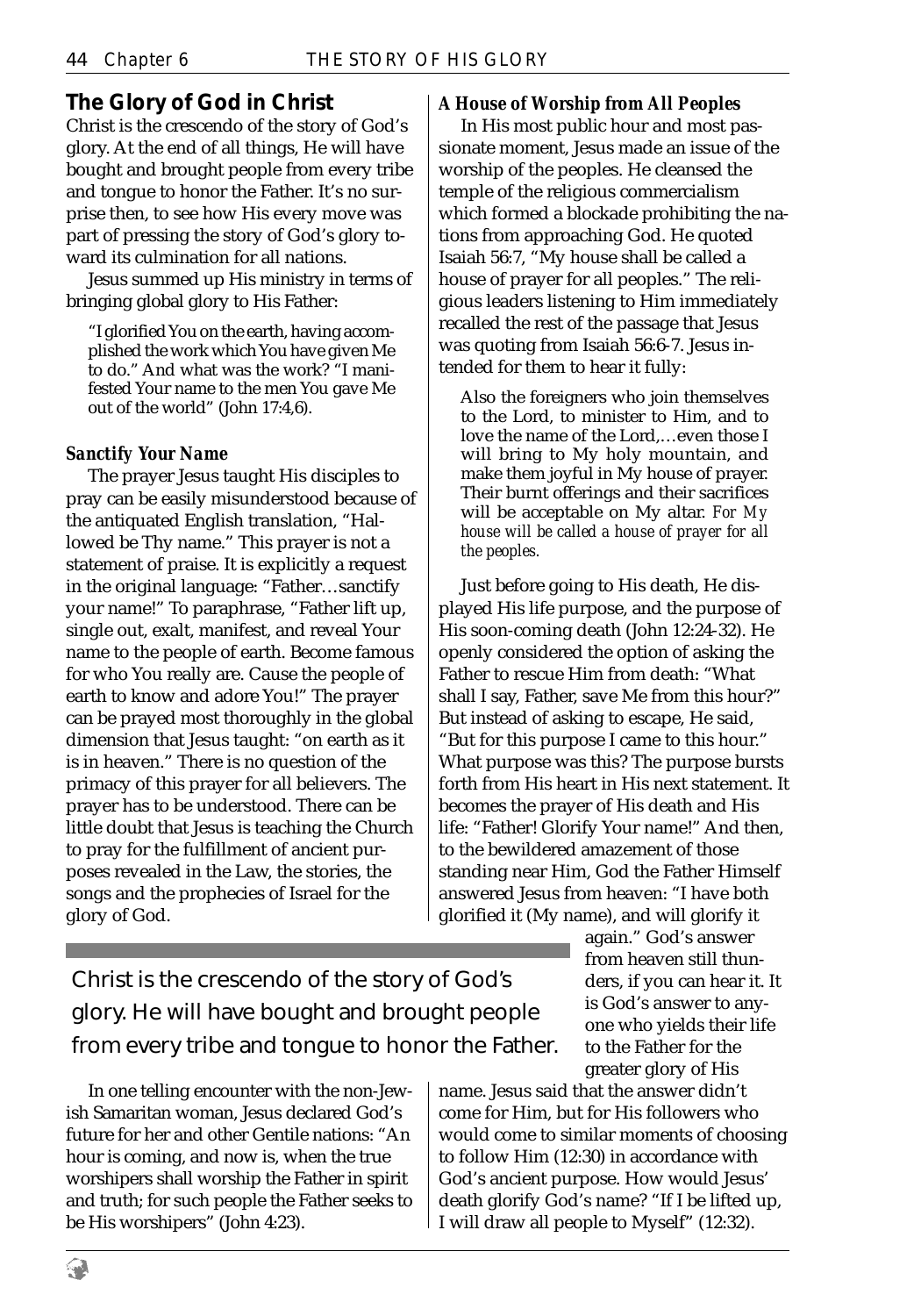# **Ministry of Surpassing Glory with Paul**

Paul saw his life as continuing the ancient purpose toward a huge global outpouring of obedient worship from all nations. His most precise statement of mission purpose was to "bring about the obedience of faith among all the nations *for His name's sake*" (Rom 1:5, emphasis mine). Paul saw the entire world as divided into two categories: where Christ was "named" and where Christ was not yet named. Paul resolutely prioritized his efforts so as to labor where Christ was not named (Rom 15:20).8

We can see the double direction of God's glory in Paul's ministry. On the one hand he labored to glorify God by revealing Christ *to* the nations—getting Christ "named." But his highest zeal, the very boast of his being, was in that which was to come back to God *from* the nations. "Because of the grace that was given to me from God, to be a minister of Christ Jesus to the nations, [priesting] the gospel, $9$  that my offering of the nations might become pleasing, sanctified by the Holy Spirit. Therefore in Christ Jesus I have found reason for boasting in things pertaining to God" 10 (Rom 15:15-17).

Paul's passionate ambition to "preach the gospel" was based on the far more fundamental commission (or in his language, a "grace that was given") which he had received from God to "priest the gospel." There's no mistaking the imagery. Paul sees himself before God, serving the nations as if he were a priest, instructing and ushering them near to God, helping them bring the glory of their nation to God for His pleasure. Paul's job was not to change the societies and cultures. The Spirit of God was at work transforming and sanctifying the finest possible display of glory from the peoples.

Paul labored at great cost with a brilliant vision before him. It was something he knew was worth working and waiting for. "With one voice" many diverse streams of believers, Jew and Gentile, weak and strong, will together "glorify the God and Father of our Lord Jesus Christ" (Rom 15:6).

### **A Rehearsal for Eternal Glory**

At the end of history, we will marvel at how abundantly God's love has been fulfilled. His love will have triumphed by winning passionate devotion from all peoples. Jesus will have thoroughly fulfilled the promise He uttered to His Father, "I have made Your name known to them, and I will make it known; that the love wherewith You loved Me may be in them…" (John 17:26).

Beyond history, we will have found that all of the worshipful service of the many nations throughout the generations will have been a rehearsal for greater affairs of love and glory, still involving the beautified glory from every people.

Heaven will fill earth: "Behold, the tabernacle of God is among men, and He shall dwell among them, and they shall be His peoples,<sup>11</sup> and God Himself shall be among them" (Rev 21:3).

The peoples will endure everlastingly. The city which is heaven on earth will be adorned by kings of the peoples continually bringing the treasure and fruit of the peoples to God's throne (Rev 21:22-26). We will serve Him, awed and honored by having His very name on our faces. And gazing into His face, we shall serve Him as beloved priests (Rev 22:1-5).

# **What is an Evangelized World For?**

Until now we have cried, "Let the earth hear His voice!" Let us never cease voicing His Word to every creature. But soon comes the day when, by most reckonings, the earth will have heard. What then?

There is another cry, far more ancient. It is a shout for earth's destiny. It is to be lifted today more than ever: "Let all the peoples praise You!" (Ps 67:3-5). We hear even now growing praise from the nations. Now let us focus our deepest affections and boldest plans on the splendor of every people loving God with the sanctified best of their society. What a magnificent hope!

# **CHANGES IN PRACTICE**

This emphasis on the glory of God is far more than a decorative flower on the Great Commission. More than ever we must work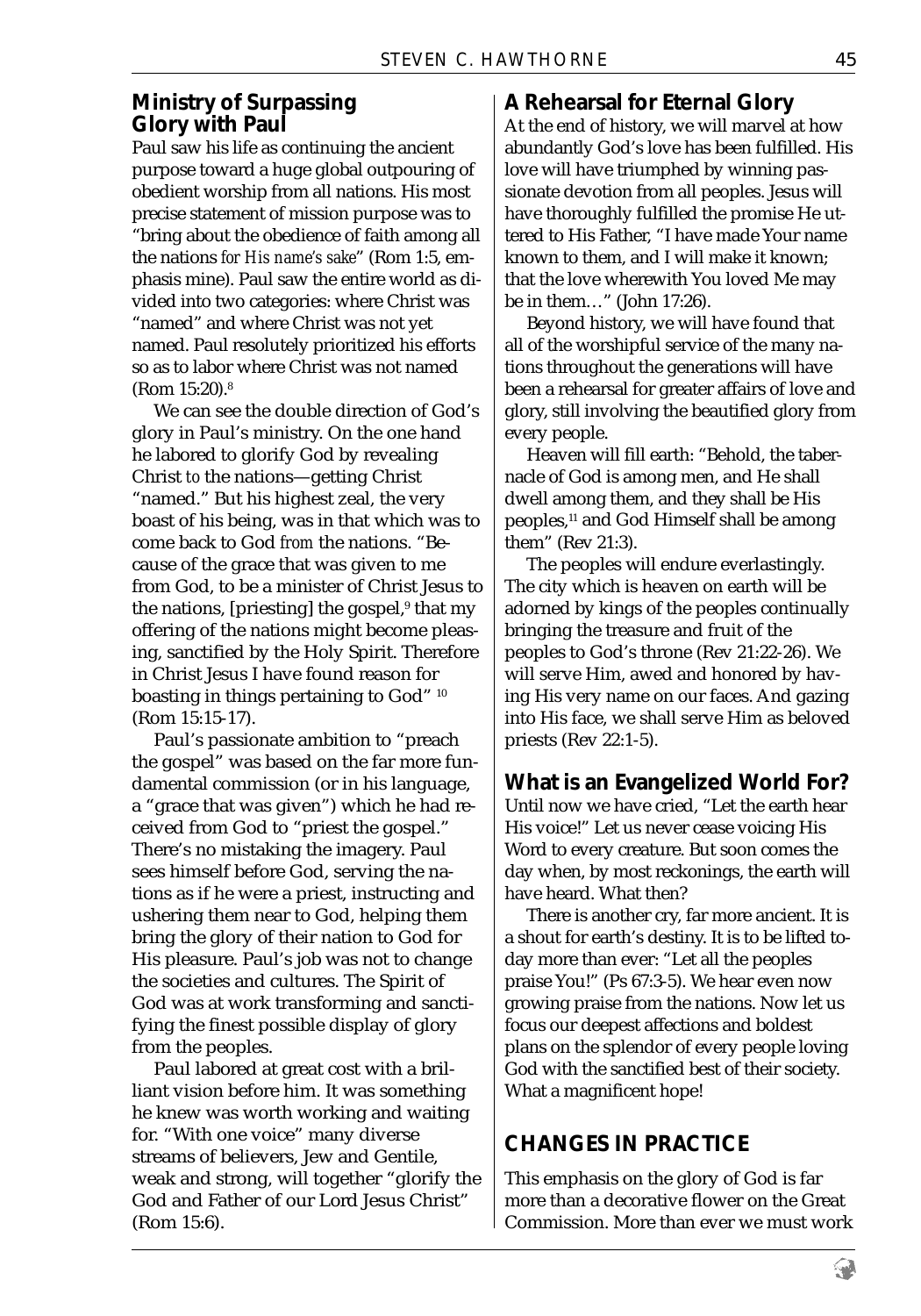together with a shared passion that Christ be named and that Christ is praised in every people. A "doxological" (having to do with glory) vision of world evangelization offers practical wisdom essential for the finishing of the remaining task. Stepping into the story of His glory will help us in three practical ways:

#### **1. Deepen Our Motive Base to a Love for God's Glory**

World evangelization is for God. It is common to work out of a concern for the predicament of people—either to see them saved from hell, or to see them served to communal wholeness, or both. Such compassion is biblical and necessary. However, our love for people takes on balance and power when our overriding passion is for God to be honored by the kindness extended in His name; and even more, for God to be thanked personally by the people transformed by the power of the gospel.

Jesus was moved with an abounding compassion as He saw the multitudes as abandoned sheep, but He did not respond to the naked need. He deliberately recast His vision of the same lost crowds with a different metaphor. Instead of beleaguered sheep, He saw the people as carrying great value to God: "His harvest." Who can comprehend God's delight in the fullness of the fruit He receives from people's lives? Jesus began to do just that. From that vision He implored the Lord of the harvest to send out laborers to bring God His harvest (Matt 9:35-38). Jesus knew that in God's ways, volunteering is of little value. Anything of lasting power comes from an authentic "sending" of God. Compassion flows like rivers from one who is truly sent.

Mission efforts which draw their motivation from compassionate response to human predicament will only go so far. Guilt-based appeals to care for hurting or lost people continue to soften our hearts a little. In practice, however, they weary and harden believers to a minimal token obedience. Costly and difficult work needs to be done. Such labor cannot be sustained by the fleeting, momentary zeal generated by appeals for desperate, perishing souls. God's global purpose is an ancient affair, far more than an urgent need. Now more than ever believers need to be nurtured into a

far-reaching jealousy for God's glory. With confident certainty that God will fulfill His promise, we can be deeply moved by needs while acting boldly for God's purpose.

#### **2. Define the Task as Increasing God's Glory**

Never has there been a day when Christians are taking so much care to reach all of the world's peoples. Considering people groups and their cultures helps to devise effective gospel communication to specific cultures. The people group approach appears to be useful for evaluating progress and apportioning different assignments for effective collaboration.

Even so, the people group approach has been a contentious issue. For years, some have decried the entire approach as disintegrating the unity of churches or as a cover for stubborn attitudes of colonial domination by Westerners. Recently, others have quietly abandoned the people group approach for other paradigms which seem more workable. Even as nation-states disintegrate overnight into the competing peoples that comprise them, country-by-country approaches to evangelization are still proving attractive. Other geographical approaches range from marking urban centers, to drawing windows of longitude and latitude, to mapping spiritual forces arrayed against the gospel. Of course, the peoples of the earth are geographical, urbanized, nationalized entities. We need to take note of these dimensions as important factors in fashioning useful approaches to any people. But our goal must not be reduced to approaching peoples merely to "impact" them as "targets." We must aim beyond the gospel encounter. We must aim to see obedient worship result for God which may be distinctive to that particular people.

I submit that it is not the people group *approach* which is important, but the people group *result*. What is the result of the gospel? Surely something more than every person having a chance to pass verdict on the message. God has promised to get obedient glory for Himself from every tribe and tongue. He yearns for the unique outpouring of love, righteousness, wisdom and worship that can come from every people. This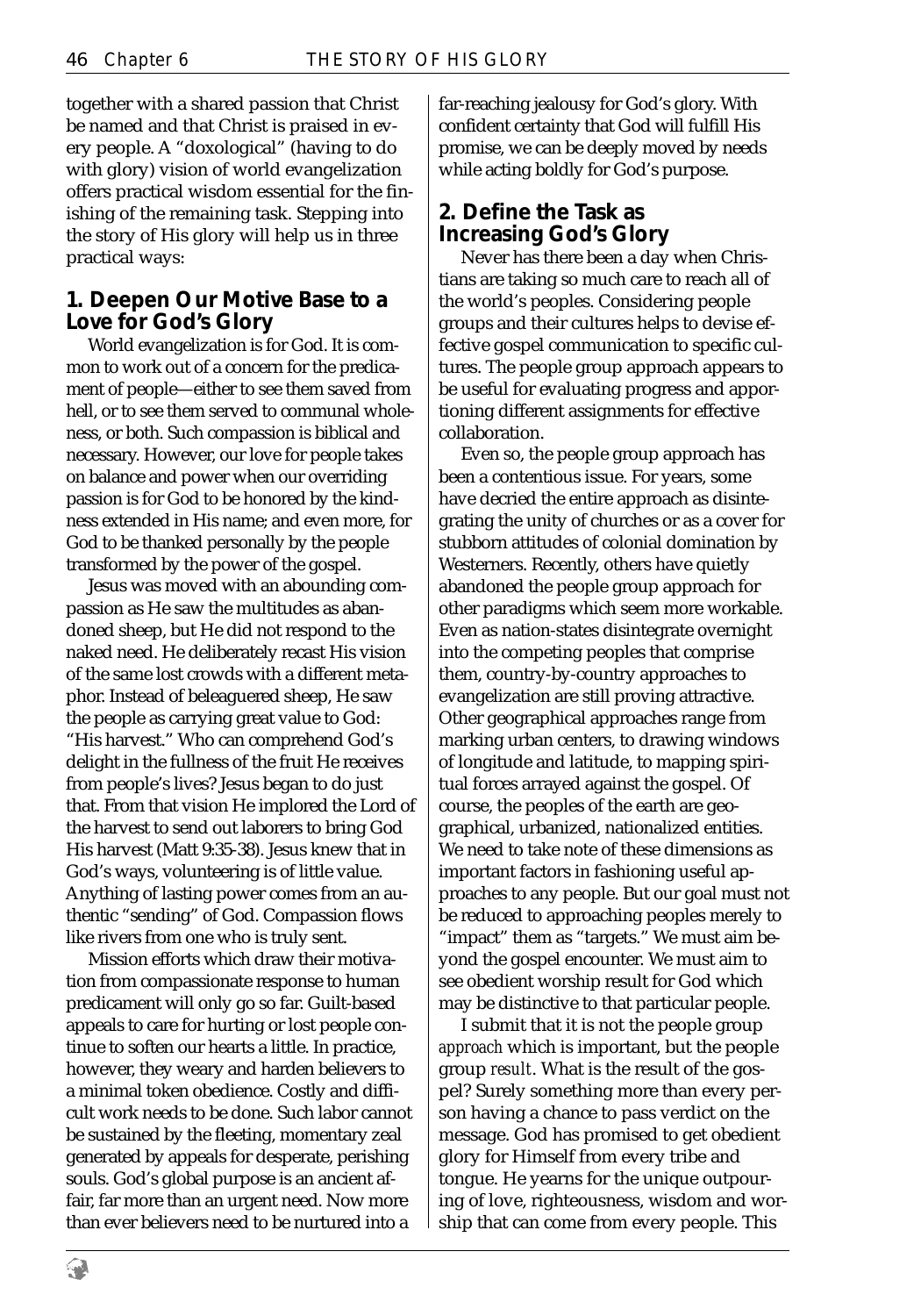would be the best rationale for planting indigenous churches. Such a vantage point elevates the distinctive wonder of each people group, and at the same time, enhances the value of extending the gospel breakthrough to every place. Geography matters all the more. Every city and place takes on greater significance as the venue of a unique display of God's Kingdom.

# **3. Integrate Efforts For God's Glory**

The obviously false dichotomy of evangelism and social action can be set aside with a doxological approach. Arguments have swirled around which part of man is more important: Is it more important to save a soul or to heal a community? The question is equally repugnant to all. The most common response has been vague generalizations suggesting that we treat the issue as a "both/ and" matter instead of an "either/or" question. We may be able to do better. What if the same issues were resolutely examined and embraced for what comes to God?

Glory comes to God from gospel declaration or a kind deed done in His name. Greater glory resounds when whole communities see Christ's hand transforming their lives.

Some have needlessly proposed a double mandate to fashion a point of balance. The so-called cultural mandate to fill the earth is balanced by the evangelistic mandate to evangelize the world. Is there not a singular purpose of God being served by all the peoples and in all places of the earth? The service of the nations must be a total life obedience of justice and righteousness. The worship offerings now to be brought to God through Christ are words as well as works.

Within the vision for God's glory lies the substance of true unity between churches. With a jealousy for unique glory to come to God from every people, we can easily set aside demands for uniformity of worship and conduct. We can delight in the variety of styles of righteousness, peace, and joy, while increasing in jealousy for the commonly confessed singular truth in the person of Christ.

### **End Notes**

- 1. What about the name "Yahweh," or, as some translations render it, "Jehovah?" It is no doubt an important name. But we must be careful not to regard the living God as actually having a single, legal "real" name, as if He had a birth certificate on file somewhere. The Bible is consistent in urging us to know Him as He aspires to be globally known. The question of Exodus 3:13 was probably not a reference issue (Which god are you representing, Moses?). It was a reputation concern (What kind of track record has this God built for Himself that would move us to commit such a suicidal act of insurrection against Pharaoh? What is the basis of the trustworthiness of God?). It's possible to understand the tetragrammaton (YHWH) in a verbal sense of "I will cause to be what shall be," which is perfectly in keeping with a God who is both Creator and promise keeper. The larger context brings emphasis on God's final answer to the people's question: "Thus you shall say to the sons of Israel, 'The LORD, the God of your fathers, the God of Abraham, the God of Isaac, and the God of Jacob, has sent me to you.' This is My name forever, and this is My memorial-name to all generations" (Ex 3:15).
- 2. The Hebrew word often translated "ascribe" is a simple word meaning "give." I use the most literal translation "give" because "ascribe" could make it appear to be an entirely cognitive affair. The context describes this worship as an affair involving gifts from people to God which far surpass mere mental ascriptions.
- 3. Abram recognized that by God's promise to bless him and his family, God was virtually constituting a new family. The biblical concept of blessing was loaded with overtones of family honor and heritage. A biblical blessing was often a statement of power which bestowed a destiny. A family blessing often became the most valued feature of an inheritance. Many present-day societies restrict the idea of inheritance to shuffling unspent assets after the death of an ancestor. Biblical inheritance was not considered to be the leftovers from one generation trickling down to be consumed by the next. A blessing was known to be a special heritage for future generations of a family, multiplying with increased abundance. The most astounding feature of the blessing promised to Abram (Gen 12:1-3) was that God was entrusting to him an endowment that was destined to impart something substantial to every single family on the planet, far beyond one extended family.